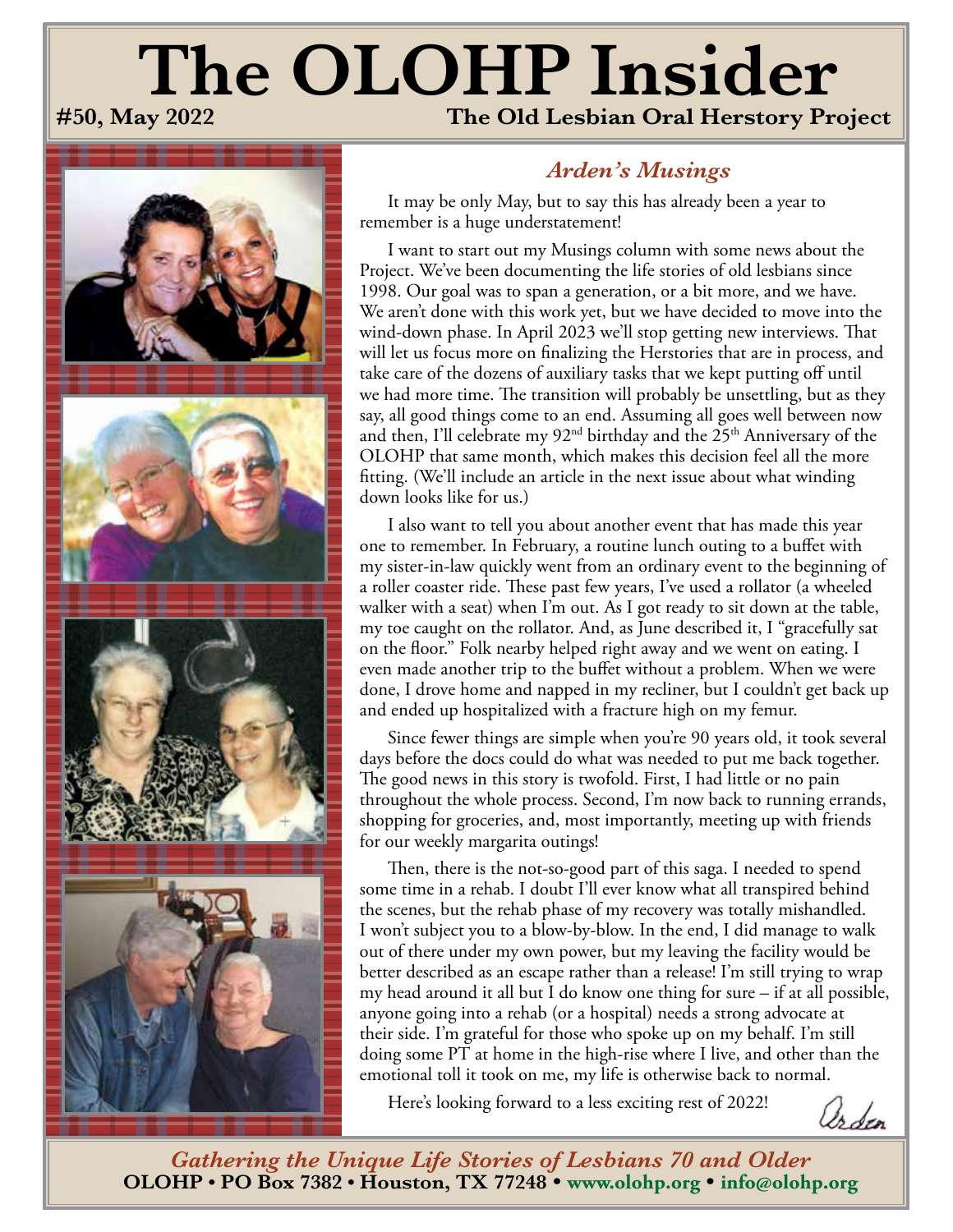## *Why We Ask What We Ask Sharing A Bit of Feedback*

When a woman is interviewed for the OLOHP, other than providing us a name and birthdate, and identifying as a lesbian\*, she's not *required* to share anything with us. We do, however, have some suggested questions/topics that we share with her before the interview. When reviewing that list recently, it occurred to us that we may never have shared how it came about. Before Arden started the Herstory Project, she herself had been interviewed by a student in an Anthropology of Women class. The student's term project was to interview a woman of a different culture who had not been fully assimilated into the American culture. As a women who had recently come out herself, she reached out to Arden, whom she knew of, but had not met. The interviewer was pleased to find that prior to their sitting down together, Arden had put a lot of thought to what she felt would be important to share. In keeping with Arden's nature and academic career, she had even created an outline of her story!

A decade later when Arden was exploring the idea of starting the Herstory Project, she made up her first list of suggested questions and much of it reflected how she had approached sharing her own story. From that starting point,

the list has been refined and expanded over the years.

The Project strives to gather as much of the woman's story as she is willing to share – not just sharing about her lesbian life, but her life as a whole. Some people chuckle a bit when they see the list, wondering why in the world we would ask if they had school clothes and play clothes, or when they learned to drive or if they

lived in a house or apartment. Granted, answers to some of those early questions aren't especially revealing, but we've found that setting the stage with a few laid-back queries gets the ball rolling making it easier once we get to parts of their life that might be more difficult to share. More often than not, once the interview starts to flow, very few prompts are needed unless it's to clarify something, or ask about the spelling of a town or person's name.

Women we interview are told that nothing is off limits – they can share whatever they'd like. We also remind them they will have the chance to review the transcript, and that as they review it, they're welcome to add a story that was left out, or expand on something.

\* Back up to the asterisk following the word lesbian in the first sentence: While it's important that anyone being interviewed has led a significant portion of her life as a lesbian, using that term, or any other, isn't required. Some women prefer the term gay, or would rather avoid labels altogether. That's totally up to them. It truly is their story.

|                                                                                                    | <b><i><u>SAN MOVEM</u></i></b>                                                                                                                                                                          |
|----------------------------------------------------------------------------------------------------|---------------------------------------------------------------------------------------------------------------------------------------------------------------------------------------------------------|
|                                                                                                    | <b>Imported Questions Trains</b>                                                                                                                                                                        |
|                                                                                                    |                                                                                                                                                                                                         |
|                                                                                                    |                                                                                                                                                                                                         |
| · Latitude Latitude School education from 7                                                        |                                                                                                                                                                                                         |
| - Macadonica perso                                                                                 | - Billion of the dealer of the standard lasty state, and producers, the lin                                                                                                                             |
|                                                                                                    |                                                                                                                                                                                                         |
| I Departure documentation and the document                                                         |                                                                                                                                                                                                         |
| I allow any for any other produce the other program of                                             |                                                                                                                                                                                                         |
|                                                                                                    |                                                                                                                                                                                                         |
| . Allegal and artistical details are going and                                                     |                                                                                                                                                                                                         |
| . Who can't you take a strategic receives and can't in collected about anywhere.                   |                                                                                                                                                                                                         |
|                                                                                                    |                                                                                                                                                                                                         |
|                                                                                                    |                                                                                                                                                                                                         |
|                                                                                                    |                                                                                                                                                                                                         |
|                                                                                                    |                                                                                                                                                                                                         |
|                                                                                                    |                                                                                                                                                                                                         |
|                                                                                                    | - Manyathas gives as with things the fundings for it provided that there is not be the first of a get<br>to the that was wound affirmed to be them not want going for the collections. And algorithm to |
| - Who was pre-femalization processes a read                                                        |                                                                                                                                                                                                         |
|                                                                                                    |                                                                                                                                                                                                         |
|                                                                                                    |                                                                                                                                                                                                         |
|                                                                                                    |                                                                                                                                                                                                         |
|                                                                                                    |                                                                                                                                                                                                         |
| . What is all of an extent which is now a pair of prev disk and, if any $\sim$                     | I Security up from experience prior of any difference computer programment pay it prior                                                                                                                 |
| . Belly a street the achiever that you price your                                                  |                                                                                                                                                                                                         |
| . Get us as this or of an information the for you due you analysis to have you a spin to determine |                                                                                                                                                                                                         |
| <b>No. Posters then they put teamings to bring (anything of property)</b>                          |                                                                                                                                                                                                         |
|                                                                                                    |                                                                                                                                                                                                         |
|                                                                                                    |                                                                                                                                                                                                         |
|                                                                                                    |                                                                                                                                                                                                         |
| . We constant and any intervents are excluded and                                                  |                                                                                                                                                                                                         |
| · Fundancial Procession county monetages for an observations                                       |                                                                                                                                                                                                         |
|                                                                                                    |                                                                                                                                                                                                         |
|                                                                                                    |                                                                                                                                                                                                         |
| . Low-text a state was dealers: April of package for many text. When was that the for your         |                                                                                                                                                                                                         |
| . Comey at exciter construction dealership to a state                                              |                                                                                                                                                                                                         |
|                                                                                                    |                                                                                                                                                                                                         |
| I allowed you do also finalize to you can all high schools                                         |                                                                                                                                                                                                         |
|                                                                                                    |                                                                                                                                                                                                         |
| . When the one is a realize studies allowed a detection than the count of the offer area           |                                                                                                                                                                                                         |
| . Sall or allowing ways first and come you need and at salings: If you need?                       |                                                                                                                                                                                                         |
| . Only cly may pay you may player during privation what wind its structure                         |                                                                                                                                                                                                         |
|                                                                                                    |                                                                                                                                                                                                         |
|                                                                                                    |                                                                                                                                                                                                         |
| - Western New oil door you for printing                                                            |                                                                                                                                                                                                         |
|                                                                                                    |                                                                                                                                                                                                         |
|                                                                                                    |                                                                                                                                                                                                         |
|                                                                                                    |                                                                                                                                                                                                         |
| - Net or almost the partiests year the who assumed to be prior critically in a second test         |                                                                                                                                                                                                         |
|                                                                                                    |                                                                                                                                                                                                         |
|                                                                                                    |                                                                                                                                                                                                         |
|                                                                                                    |                                                                                                                                                                                                         |
|                                                                                                    | ٠                                                                                                                                                                                                       |
|                                                                                                    |                                                                                                                                                                                                         |
|                                                                                                    |                                                                                                                                                                                                         |
|                                                                                                    |                                                                                                                                                                                                         |
|                                                                                                    |                                                                                                                                                                                                         |

#### **Hello to you all at the OLOHP,**

My name is Courtney Dieckbrader and I run the seniors and older adults programs for QMUNITY BC's Queer, Trans and Two-Spirit resource centre up in Canada. I want to say thank you for sharing these stories and bringing the experiences of these women to my email inbox. The excerpts that you use to honor those who have passed are always so thoughtful and really help me to show the value of the work I am trying to do. I can only hope that someday my own story touches the heart of a younger lesbian, trying to find her heritage, the way your newsletter does for me.

Thank you, from the bottom of my heart. **Courtney** 

Thank you for all you have done (and are still doing) for us! Ruth and Sandra Jo

Whether as an interviewer, transcriber, presenter, or volunteer indexer, working with this Project has been a huge privilege and an amazing, life-enriching experience.

Somehow, even though I am sad to read of the woman who have died, at the same time I am excited and happy that these women found a way to live and love as lesbians in this world that does everything it can to prevent that. Rand Hall

#### *A Special Thank You from Arden*

Sorting the mail that had accumulated while I was temporarily derailed was quite a task. I was a bit shocked when one envelope I opened contained a large, unexpected gift from one of our interviewers. Since we didn't ask if we could share her name, we won't. But she'll know we're once again thanking her!

Donations are extraordinary. Whether it's a volunteer helping, someone sending us a thankyou card, a few dollars, or several thousand, each gives me the same message: The Project has been, and will continue to be, life-changing, not just for me, but for many, many women.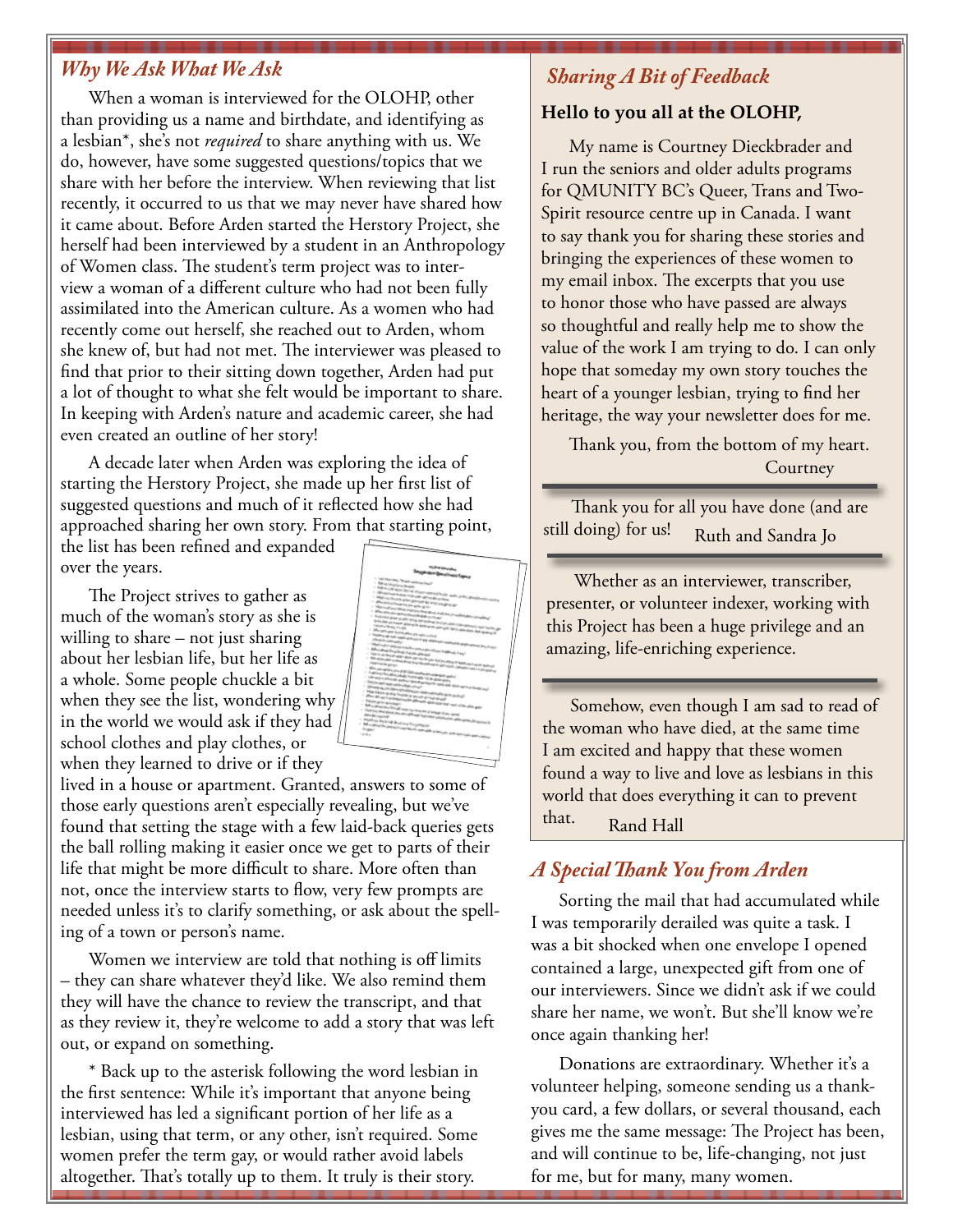*Excerpts from the Herstories of women who have recently passed They were all incredible women, well-loved, and we will miss them.* 

#### *Rainbow Williams St Augustine, Florida Born 1934, interviewed by Arden in 2007*

There was a little episode  $-1$  guess it was my second year of college  $-$  where a young woman was asked to leave school because it was *suspected* she was a lesbian. The word was never used, but a finger was pointed and she was asked not to return.

Years later, my best friend and I were just filled with motherhood. And we just wanted to push our strollers and chat in the park endlessly. We talked about lots of different books that we read, and at one point the book that we were discussing was *The Well of Loneliness*. We just felt a great deal of sympathy for those poor dear lesbians and hoped they would get it together somehow





#### *Nellie Wolf Apache Junction, Arizona Born 1932, interviewed by Jenny K. in 2016*

When I was 6, I went to the movie and fell in love with Barbara Stanwyck. I go, "Oh, my lord, what's wrong with me?" I didn't like the guys, but I sure did like the girls in the movies. I couldn't picture why I was different or why it seemed different to me, but it did. When I was 19, my cousins were all leaving, going into the service, and I thought, "Here I am, 19 and I'm supposed to do something, or get married. I guess I'll have to get married, but I'm going to find somebody that's good looking, so I'll have good-looking children!" That was the reason I got married! Talk about lame! I knew I was gay, but I had never had any kind of engagement with a woman, ever. "I guess I have to get married," and I did.

The day I got married, I said, "Well, I'll give this a week. If I don't like it, I'm getting out of here." Little did I know! My life with him was not very pleasant. All I did was have babies. And by 1966, I am a widow with seven kids. The oldest was 13, then 11, 10, 6, 5, 4, and 2. I go to the Social Security place and ask for some money to help me through the month. I thought, "That will help until I get on my feet a little bit." When I went to the Social Security place, they said, "Do you own your home?" I said, "Well, we are buying one." Then she said, "Do you have a car?" I said, "Yes." She said, "Well, we can't help you." What I wanted to do was go on the GI Bill (which I had from my husband) and become a mathematician and an art teacher. Now remember, I was 34 – they said, "You're too old." "Now what am I going to do? I only have a degree in diaper changing!" But I managed. It wasn't until three years after his death that I had my experience with a woman.

### *Peggy Luhrs Burlington VT Born 1945, interviewed by Christine P. in 2015*

It was all so frigging mysterious back then, right? There were two women in my dorm who I was really kind of attracted to. I really liked these women. They seemed really interesting. One of them wore a cape and they seemed to be very close. The next thing that I knew they got thrown out of Pratt! I don't know what for. I don't know what they did. I can guess now but at the time it happened, I barely could. I really didn't get it then.

Years later, a guy came up to me one night and said, "Everyone knows you're the biggest bull-dyke around." I was horrified. I couldn't believe he said that to me and



I couldn't think of why and I was horrified. I had looked up 'homosexual.' Thinking about myself, it sounded so awful. I just said, "No. That's not me." I put it away. Pushed it away. I didn't understand what it was about. I even was conscious that I wanted to kiss my roommate at one point and I still didn't put it together.